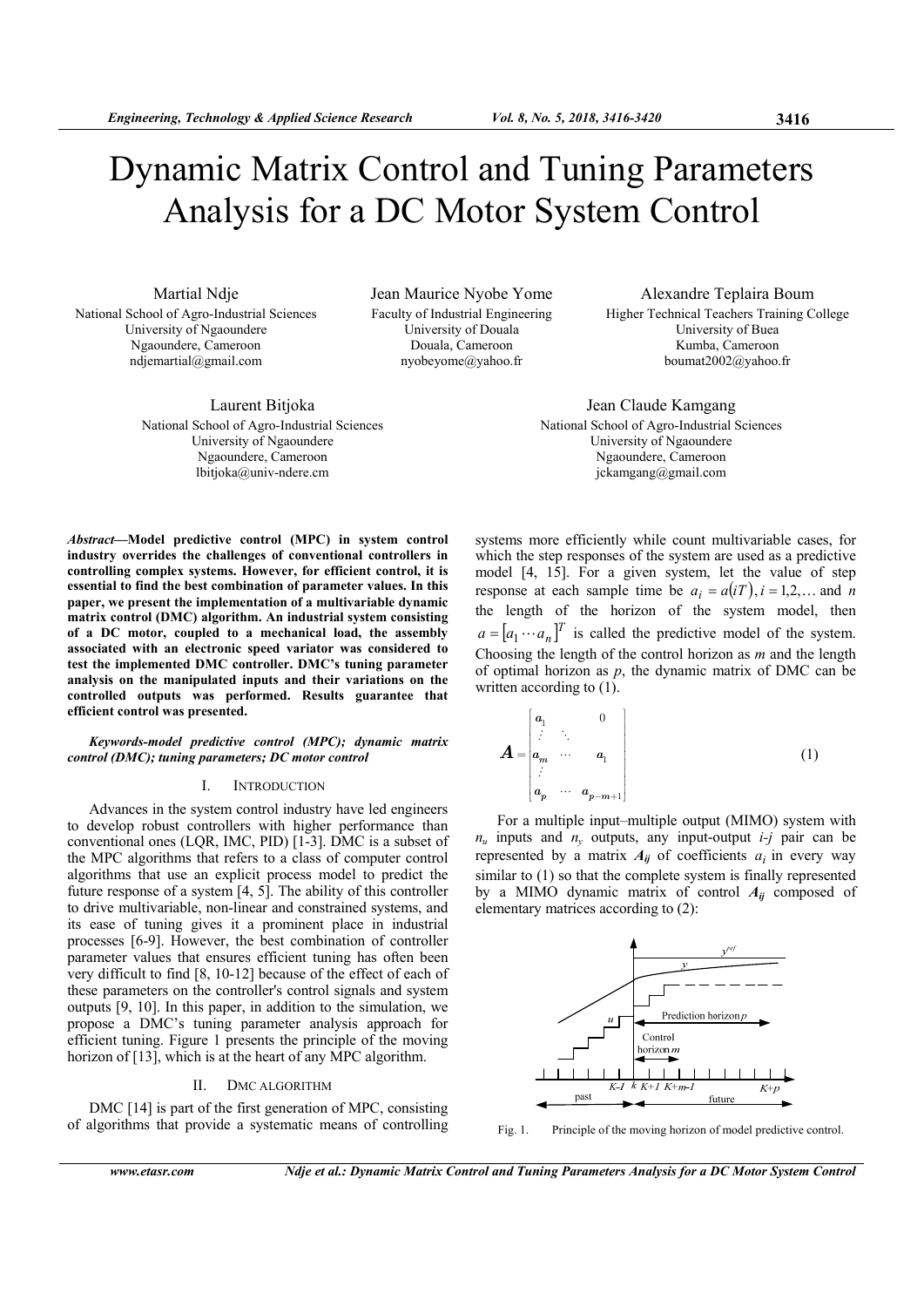At time k, assume the control input increment is  $\Delta u_m(k)$ . By using dynamic matrix *A*, it can be obtained that  $\tilde{y}_{pm}(k) = \tilde{y}_{po}(k) + A\Delta u_m(k)$ , where  $\tilde{y}_{pm}(k)$  represents the predictive outputs at future under the control of increment  $\Delta u_m(k)$ , and  $\tilde{y}_{n\rho}(k)$  the predictive outputs at future when  $\Delta u_m(k)$ =0. For DMC, the vector  $\tilde{y}_{po}(k)$  can be obtained by shifting the predictive vector output at the last time instant ahead one step. The online optimization problem of the DMC controller without constraints can be formulated according to:

Min 
$$
J(k) = ||\omega_p(k) - \widetilde{\gamma}_{pm}(k)||_{W_1}^2 + ||\Delta u_m(k)||_{W_2}^2
$$
 (3)

where  $J$  is the cost function to minimize compared to the control law  $\Delta u_m(k)$ ,  $\omega_p(k)$  is the reference at time k,  $W_l$  and  $W_2$  are the weight matrices of output errors and control input increments respectively.

Authors in [16] point out that the DMC is a least-squares optimization problem with a quadratic performance objective and penalty on manipulated variable variations. Thus, the problem of  $(3)$  can be written in the form of  $(4)$ :

$$
\begin{aligned}\n\mathbf{Min} \ J(k) &= \\
\frac{1}{2} \left[ \mathbf{A} \Delta u_m(k) - e(k+1) \right]^T \mathbf{W}_1^T \mathbf{W}_1 \times \\
&= \left[ \mathbf{A} \Delta u_m(k) - e(k+1) \right] + \Delta u_m^T(k) \mathbf{W}_2^T \mathbf{W}_2 \Delta u_m(k)\n\end{aligned} \tag{4}
$$

where  $e(k+1)$  represent the predicted future errors between the predicted outputs and the practical outputs.

By solving the optimization problem (3), DMC controller can obtain the solution vector. The details of the derivation of (4) to search the MIMO optimal control law of DMC can be found in  $[16, 17]$ , where the solution  $(5)$  is found.

$$
\Delta u_m(k) = \left(A^T W_1^T W_1 A + W_2^T\right)^{-1} A^T W_1^T W_1 e(k+1) \tag{5}
$$

It should be noted that only the first element of the control law of (5)  $\Delta u(k)$  is sent to the plant. Then, the vector of the future system outputs predicted by the predictive model is written according to  $(6)$ :

$$
\widetilde{\mathbf{y}}_{n_1}(k) = \widetilde{\mathbf{y}}_{n_0}(k) + a\Delta u(k) \tag{6}
$$

Since there are always model errors or unknown disturbances for practical applications, the DMC will adjust the predicted outputs of (6) based on the practical outputs  $y(k+1)$ . The error vector between the predicted outputs and the practical outputs is written according to (7):

$$
e(k+1) = y(k+1) - \tilde{y}_1(k+1|k)
$$
 (7)

Ш.

**SYSTEM MODEL** To test our DMC controller algorithm, the DC motor system of [18] was considered. In this system, the separately

Vol. 8, No. 5, 2018, 3416-3420

Choosing the adjustment coefficient vector h, the adjusted predictive vector is written according to  $(8)$ :

3417

$$
\tilde{y}_{cor}\left(k+1\right) = \tilde{y}_{n_1}\left(k\right) - \mathrm{h}\,e\left(k+1\right) \tag{8}
$$

At time  $k+1$ , the whole procedure mentioned above is repeated. Figure 2 presents the diagram of DMC's general principle. Figure 3 presents the key building steps of the MIMO DMC algorithm without constraints.



Fig. 2. Block diagram of DMC's general principle.

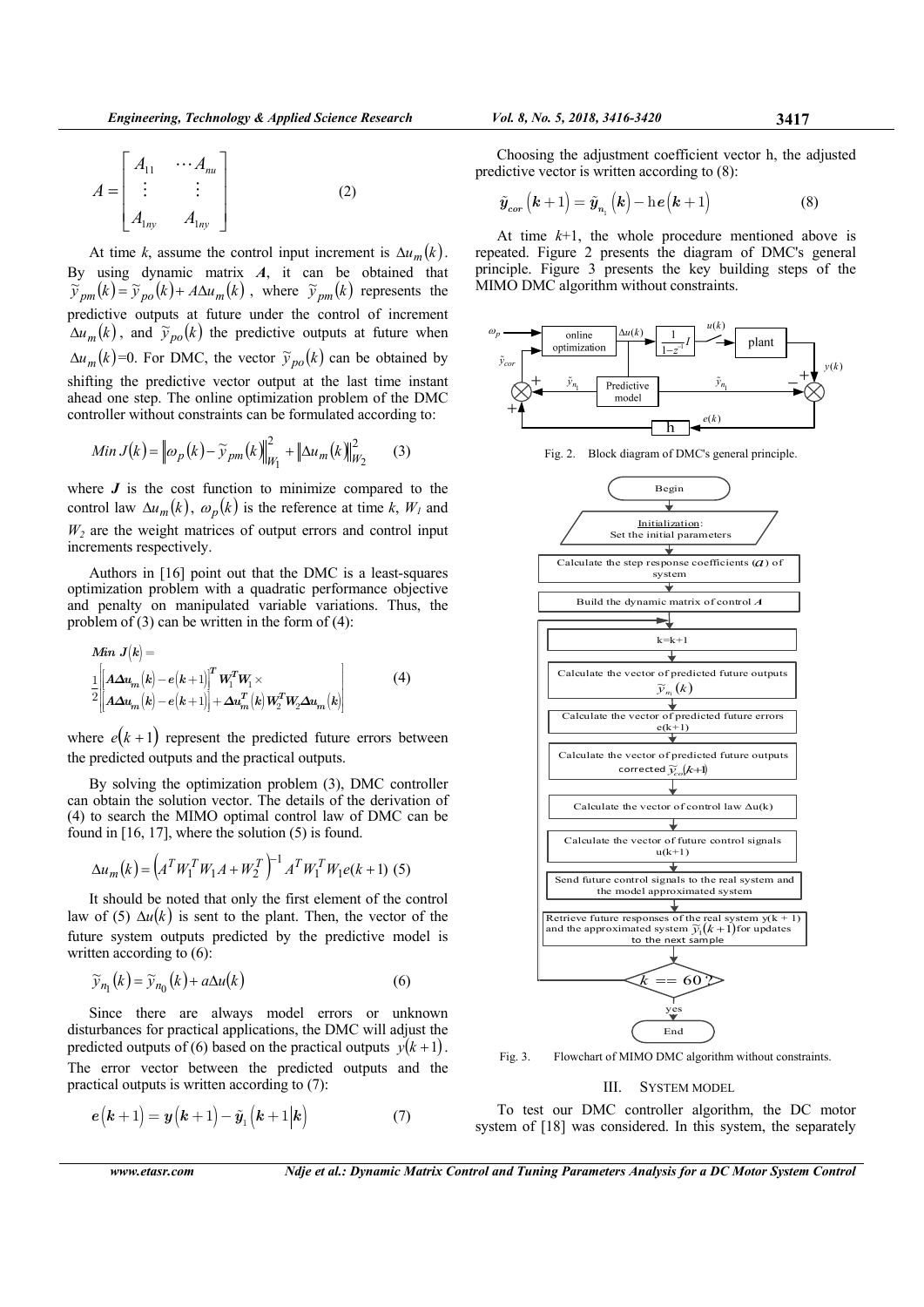excited DC motor system drives a load and the assembly is coupled to an electronic variator speed drive. Previously used models of the DC motor to test control algorithms [19-24] were unrealistic and limited to electromechanical models. In the model of [18], the electromechanical model is associated with an electronic speed variator, consisting of a simple chopper which allows the whole system to function in the first quadrant (Q1) of the couple-speed plane. The principle of operation of the whole system is illustrated in Figure 4. The system parameter values taken into account in simulations are given in Table I.



Fig. 4. Operating principle of the system.

TABLE I. DESIGN SPECIFICATIONS OF THE DC MOTOR SYSTEM

| Symbol | System parameter            | Value                   |
|--------|-----------------------------|-------------------------|
| $U_a$  | Supply voltage              | 24V                     |
| $R_a$  | Armature circuit resistance | $2\Omega$               |
| $L_a$  | Armature circuit inductance | 0.5H                    |
| $K_e$  | Voltage constant            | $0.1$ Vs/rad            |
| $k_m$  | Torque constant             | 0.1Nm/A                 |
|        | Viscous friction            | 0.2Nms                  |
|        | Total moment of inertia     | $0.02$ kgm <sup>2</sup> |

The discrete average state model of the system is given by (9) with a sampling step of  $T=0.1$  s:

$$
\begin{bmatrix} x_1(k+1) \\ x_2(k+1) \\ x_2(k) \end{bmatrix} = \begin{bmatrix} 0.3656 & 0.2516 \\ -0.0101 & 0.6676 \end{bmatrix} + \begin{bmatrix} -2.3882 \\ 3.9830 \end{bmatrix} \begin{bmatrix} u_1(k) \\ u_2(k) \end{bmatrix}
$$
  
\n
$$
\begin{bmatrix} y_1(k) \\ y_2(k) \end{bmatrix} = \begin{bmatrix} 1 & 0 \\ 0 & 1 \end{bmatrix} \begin{bmatrix} x_1(k) \\ x_2(k) \end{bmatrix}
$$
 (9)

It is then a MIMO  $2\times2$  linear time invariant (LTI) state space model of the DC motor system, where the manipulated inputs  $(u_1)$  and  $(u_2)$  are respectively the load-resisting torque  $(T_r)$ and the duty cycle of the electronic speed converter (*D*). The controlled outputs  $(y_1)$  and  $(y_2)$  are respectively the armature current (*i*) and the motor angular speed  $(\Omega)$ . The problem is to use the duty cycle of the chopper and the resistive torque of the load to control the rotational speed and the induced current of the motor.

#### IV. ANALYSIS OF DMC TUNING PARAMETERS

The MIMO 2×2 DMC controller program presented in this paper has been developed in MATLAB with simulation time of 6s. In this program, the references of the induced current and the angular speed of the motor are respectively 10A and

60rad/s. The effects of the DMC tuning parameters are analyzed on the manipulated inputs and their variations, and on the controlled outputs of the plant.

#### *A. Effect of Prediction Horizon (p)*

Figure 5 shows the DMC simulation results obtained at different values of prediction horizon while keeping the other parameters constant according to Table II. We find that the controlled outputs of the plant (Figures 5(a) and 5(b)) are faster for the lower values of p [2]. However, large control actions (Figures 5(c)-5(f)) are required. This makes it possible to compensate for the uncertainties of the model of our system. Thus, the prediction horizon must be consistent with the response time of the process [16].

TABLE II. EFFECT OF PREDICTION HORIZON (p).



Fig. 5. Effect of prediction horizon p: (a) and (b) controlled outputs, (c) and (d) manipulated inputs, (e) and f) variations of manipulated inputs.

#### *B. Effet of Control Horizon (m)*

Figure 6 shows the DMC simulation results obtained at different values of control horizon m while keeping the other parameters constant according to Table III.

TABLE III. EFFECT OF CONTROL HORIZON (m).

| Parameter                     | Value     |
|-------------------------------|-----------|
| Model horizon (n)             | 60        |
| Prediction horizon (p)        |           |
| Control horizon (m)           | $\cdot$ 2 |
| Error weight matrix $(W_1)$   |           |
| Control weight matrix $(W_2)$ |           |

We find that the controlled outputs of the plant (Figures 6(a) and (b)) are slow for the low values of control horizon  $(m=1)$ , with control actions (Figures  $6(c)$ - $6(f)$ ) soft and progressive, while m=2 produces fast responses but with raw control actions. The controller becomes more sensitive to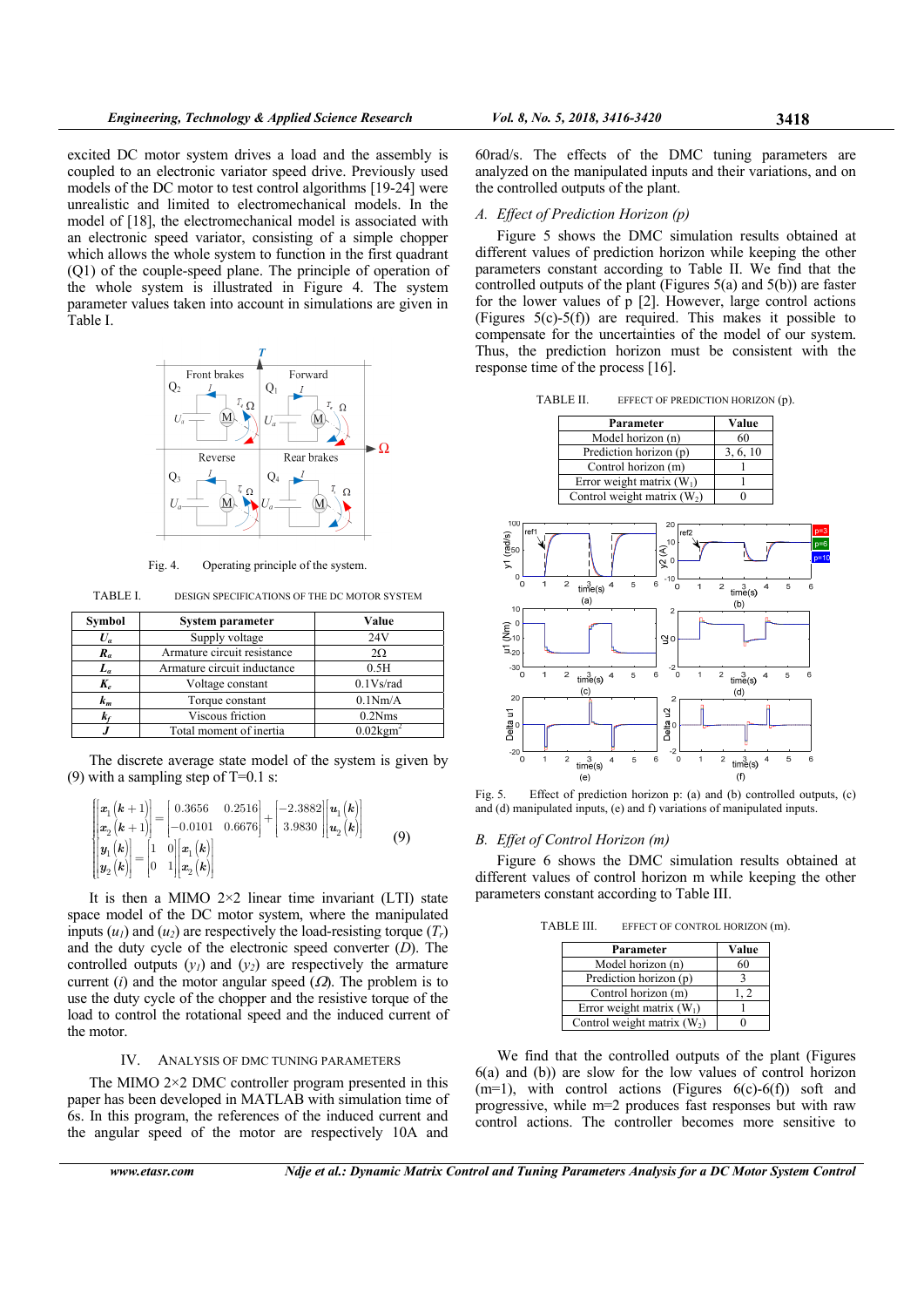external noise for large values of the control horizon. Thus, the large values of the control horizon are not recommended for our system.



Fig. 6. Effect of control horizon m: (a) and (b) controlled outputs, (c) and (d) manipulated inputs, (e) and (f) variations of manipulated inputs.

### *C. Effect of Model Horizon (n)*

Figure 7 shows the DMC simulation results obtained at different values of model horizon while keeping the other parameters constant according to Table IV. We find that the controlled outputs (Figures  $7(a)$  and 8(b)), the manipulated inputs (Figures 7(c) and 7(d)) and the manipulated input variations (Figures 7(e) and (f)) of the system are partially unstable for n=20 and n=40. However, they become perfectly stable for n=60. Thus, the model horizon must be chosen such that the dynamics of the system are sufficiently captured by the controller. In general, large model horizons are recommended [25, 26].

TABLE IV. EFFECT OF MODEL HORIZON (n).

| Parameter                     | Value      |
|-------------------------------|------------|
| Model horizon (n)             | 20, 40, 60 |
| Prediction horizon (p)        |            |
| Control horizon (m)           |            |
| Error weight matrix $(W_1)$   |            |
| Control weight matrix $(W_2)$ |            |

## *D. Effect of Error Weight Matrix W1 and Control Weight Matrix W*<sub>2</sub>

Figure 8 shows the DMC simulation results obtained at different values of the control weight matrix when the weight matrix of the error is set to  $W_l=1$ . The other parameters stay constant according to Table V. We find that the responses of the system (Figure 8(a) and 8(b)) are faster for the lower values of  $W_2$  with progressive control signals (Figures 8(c) and 8(d)). However, there is a lot of contact on control variations (Figures 8(e) and 8(f)). Thus, error and control weight matrices are the most important DMC parameters and must be used to control the rise time of responses, and to produce progressive responses to control variations [10, 16].



Fig. 7. Effect of model horizon n: (a) and (b) controlled outputs, (c) and (d) manipulated inputs, (e) and (f) variations of manipulated inputs.

TABLE V. EFFECT OF ERROR WEIGHT MATRIX  $(W_2)$ .

| Parameter                     | Value    |
|-------------------------------|----------|
| Model horizon (n)             | 60       |
| Prediction horizon (p)        |          |
| Control horizon (m)           |          |
| Error weight matrix $(W_1)$   |          |
| Control weight matrix $(W_2)$ | 1, 8, 15 |



Fig. 8. Effect of error weight matrix  $W_1$  and control weight matrix  $W_2$ : (a) and (b) controlled outputs, (c) and (d) manipulated inputs, (e) and (f) variations of manipulated inputs.

### V. DMC CONTROLLER RESULTS IN RESPONSE TO AN EFFICIENT TUNING

From the previous analysis of the effects of the DMC's parameters, a set of parameter values that guarantees efficient tuning of the implemented DMC controller is proposed (Table VI). The simulation results of the MIMO DMC in response to this setting are shown in Figure 9. The results of Figures 9(a) and 9(b) show that the controlled outputs follow their respective setpoints, while the manipulated inputs (Figures 9(c) and  $9(d)$ ) and their variations (Figures  $9(e)$  and  $9(f)$ ) provide smooth and progressive control actions. Thus, for our system, the prediction horizon must be consistent with the response time of the process [16].